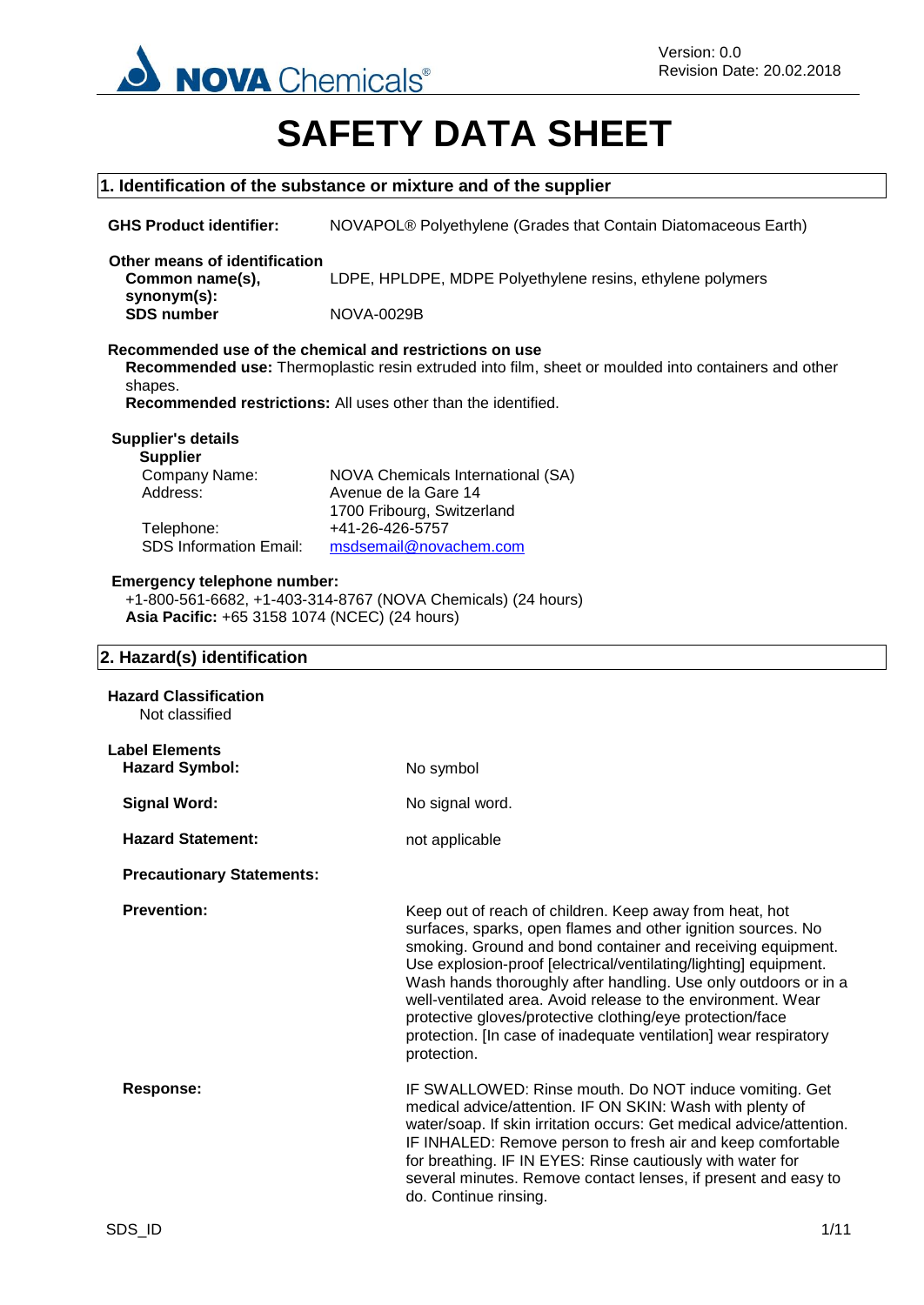| <b>NOVA</b> Chemicals®                                      | Version: 0.0<br>Revision Date: 20.02.2018                                                                                                                                                                                                                                                                                                                                                                                                                                                                                                                                                                                                                                                                                                                                                                                               |
|-------------------------------------------------------------|-----------------------------------------------------------------------------------------------------------------------------------------------------------------------------------------------------------------------------------------------------------------------------------------------------------------------------------------------------------------------------------------------------------------------------------------------------------------------------------------------------------------------------------------------------------------------------------------------------------------------------------------------------------------------------------------------------------------------------------------------------------------------------------------------------------------------------------------|
| Storage:                                                    | Store in accordance with local/regional/national regulations.<br>Protect from sunlight.                                                                                                                                                                                                                                                                                                                                                                                                                                                                                                                                                                                                                                                                                                                                                 |
| Disposal:                                                   | Dispose of contents/container in accordance with<br>local/regional/national/international regulations. Refer to<br>manufacturer or supplier for information on recovery or<br>recycling.                                                                                                                                                                                                                                                                                                                                                                                                                                                                                                                                                                                                                                                |
| Other hazards which do not result<br>in GHS classification: | This mixture is a preparation containing polymers and additives.<br>Although it may contain components that may be classified, the<br>product does not present a danger to human health by<br>inhalation, ingestion or contact with the skin or to the aquatic<br>environment in the form in which it is placed on the market. If<br>small particles are generated during further processing, handling<br>or by other means, may form combustible dust concentrations in<br>air. Spilled product may create a dangerous slipping hazard.<br>Under fire conditions, product will readily burn and emit irritating<br>smoke. Molten material will produce thermal burns. Polyethylene<br>is an essentially biologically inert solid and considered non-toxic.<br>It is stable (does not decompose) in landfills or in aquatic<br>systems. |

## **3. Composition/information on ingredients**

## **Mixtures**

| Common name and<br>synonyms                 | <b>CAS number</b> | Content in percent $(\%)^*$ |
|---------------------------------------------|-------------------|-----------------------------|
| Crystalline silica                          | 14464-46-1        | $0.1 - 0.3\%$               |
| * All concentrations are percent by weight. |                   |                             |
|                                             |                   |                             |

**Additional Information:** The silica, cristobalite is inextricably bound or coated in the resin.

## **4. First-aid measures**

## **Description of necessary first-aid measures**

| Ingestion:                                         | IF SWALLOWED: Rinse mouth. Do NOT induce vomiting. Get medical<br>advice/attention.                                                                                  |
|----------------------------------------------------|----------------------------------------------------------------------------------------------------------------------------------------------------------------------|
| Inhalation:                                        | IF INHALED: Remove person to fresh air and keep comfortable for<br>breathing. Get medical advice/attention.                                                          |
| <b>Skin Contact:</b>                               | IF ON SKIN: Wash with plenty of water/soap. If skin irritation occurs: Get<br>medical advice/attention.                                                              |
| Eye contact:                                       | IF IN EYES: Rinse cautiously with water for several minutes. Remove<br>contact lenses, if present and easy to do. Continue rinsing. Get medical<br>advice/attention. |
| Most important symptoms/effects, acute and delayed |                                                                                                                                                                      |
| $\mathbf{r}$ and $\mathbf{r}$ and $\mathbf{r}$     | The second because the contractions instructions. March second instructions that will be                                                                             |

### **Symptoms:** Thermal burns. Respiratory irritation. Mechanical irritation. The silica, cristobalite is inextricably bound or coated in the resin, which minimizes the likelihood of exposure.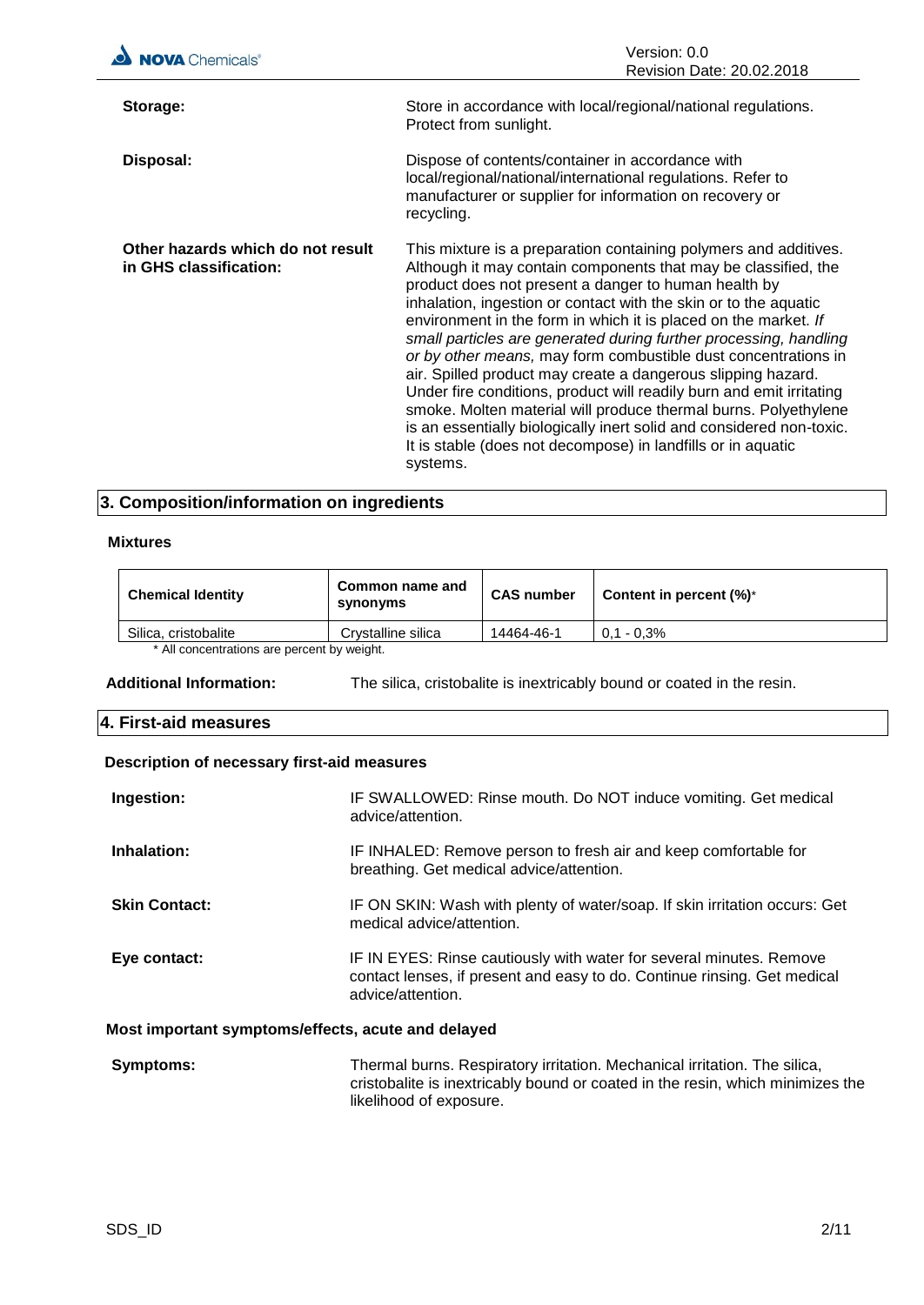## **Indication of immediate medical attention and special treatment needed**

| Treatment:                                                                        | After adequate first aid, no further treatment is required unless symptoms<br>reappear. For more detailed medical emergency support information, call<br>+1-800-561-6682 or +1-403-314-8767 (24 hours, NOVA Chemicals<br>Emergency Response). Burns should be treated as thermal burns. Molten<br>resin will come off as healing occurs; therefore, immediate removal from the<br>skin is not necessary. Treatment should be directed at the control of<br>symptoms and the clinical condition of the patient. No adverse effects due<br>to ingestion are expected. The silica, cristobalite is inextricably bound or<br>coated in the resin, which minimizes the likelihood of exposure. |
|-----------------------------------------------------------------------------------|-------------------------------------------------------------------------------------------------------------------------------------------------------------------------------------------------------------------------------------------------------------------------------------------------------------------------------------------------------------------------------------------------------------------------------------------------------------------------------------------------------------------------------------------------------------------------------------------------------------------------------------------------------------------------------------------|
| 5. Fire-fighting measures                                                         |                                                                                                                                                                                                                                                                                                                                                                                                                                                                                                                                                                                                                                                                                           |
| <b>General Fire Hazards:</b>                                                      | Solid resins support combustion but do not meet combustible definition.<br>Product will burn at high temperatures but is not considered flammable.<br>Under fire conditions, product will readily burn and emit irritating smoke.<br>Powdered material may form explosive dust-air mixtures.                                                                                                                                                                                                                                                                                                                                                                                              |
| Suitable (and unsuitable) extinguishing media<br>Suitable extinguishing media:    | Water fog or water spray. Small fires: Dry chemical, carbon dioxide (CO2)<br>or foam.                                                                                                                                                                                                                                                                                                                                                                                                                                                                                                                                                                                                     |
| <b>Unsuitable extinguishing</b><br>media:                                         | Avoid water in straight hose stream; will scatter and spread fire.                                                                                                                                                                                                                                                                                                                                                                                                                                                                                                                                                                                                                        |
| Specific hazards arising from<br>the chemical:                                    | Upon heating, polyethylene may emit various oligomers, waxes and<br>oxygenated hydrocarbons as well as carbon dioxide, carbon monoxide and<br>small amounts of other organic vapours (e.g. aldehydes, acrolein).<br>Inhalation of these decomposition products may be hazardous. Powdered<br>material may form explosive dust-air mixtures. Risk of dust-air explosion is<br>increased if flammable vapours are also present. Static discharge: material<br>can accumulate static charges which may cause an incendiary electrical<br>discharge.                                                                                                                                          |
| Special protective action for firefighters                                        |                                                                                                                                                                                                                                                                                                                                                                                                                                                                                                                                                                                                                                                                                           |
| <b>Special fire fighting</b><br>procedures:                                       | Keep upwind. Keep unauthorised personnel away. Move containers from<br>fire area if you can do so without risk. Fight fire from maximum distance or<br>use unmanned holders or monitor nozzles. Apply extinguishing media<br>carefully to avoid creating airborne dust. Water may be used to flood the<br>area. Use water spray to cool fire exposed surfaces and to protect<br>personnel. Avoid inhaling any smoke and combustion materials. Remove<br>and isolate contaminated clothing and shoes. Prevent run-off from fire<br>control or dilution from entering streams, sewers or drinking water supply.                                                                             |
| <b>Special protective equipment</b><br>for firefighters:                          | Firefighters must use standard protective equipment including flame<br>retardant coat, helmet with face shield, gloves, rubber boots, and in<br>enclosed spaces, SCBA.                                                                                                                                                                                                                                                                                                                                                                                                                                                                                                                    |
| 6. Accidental release measures                                                    |                                                                                                                                                                                                                                                                                                                                                                                                                                                                                                                                                                                                                                                                                           |
| <b>Personal precautions,</b><br>protective equipment and<br>emergency procedures: | Isolate area. Alert stand-by emergency and fire fighting personnel. Dust<br>deposits should not be allowed to accumulate on surfaces, as these may<br>form an explosive mixture if they are released into the atmosphere in<br>sufficient concentration.                                                                                                                                                                                                                                                                                                                                                                                                                                  |
| <b>Environmental Precautions:</b>                                                 | Prevent entry into waterways, sewer, basements or confined areas.                                                                                                                                                                                                                                                                                                                                                                                                                                                                                                                                                                                                                         |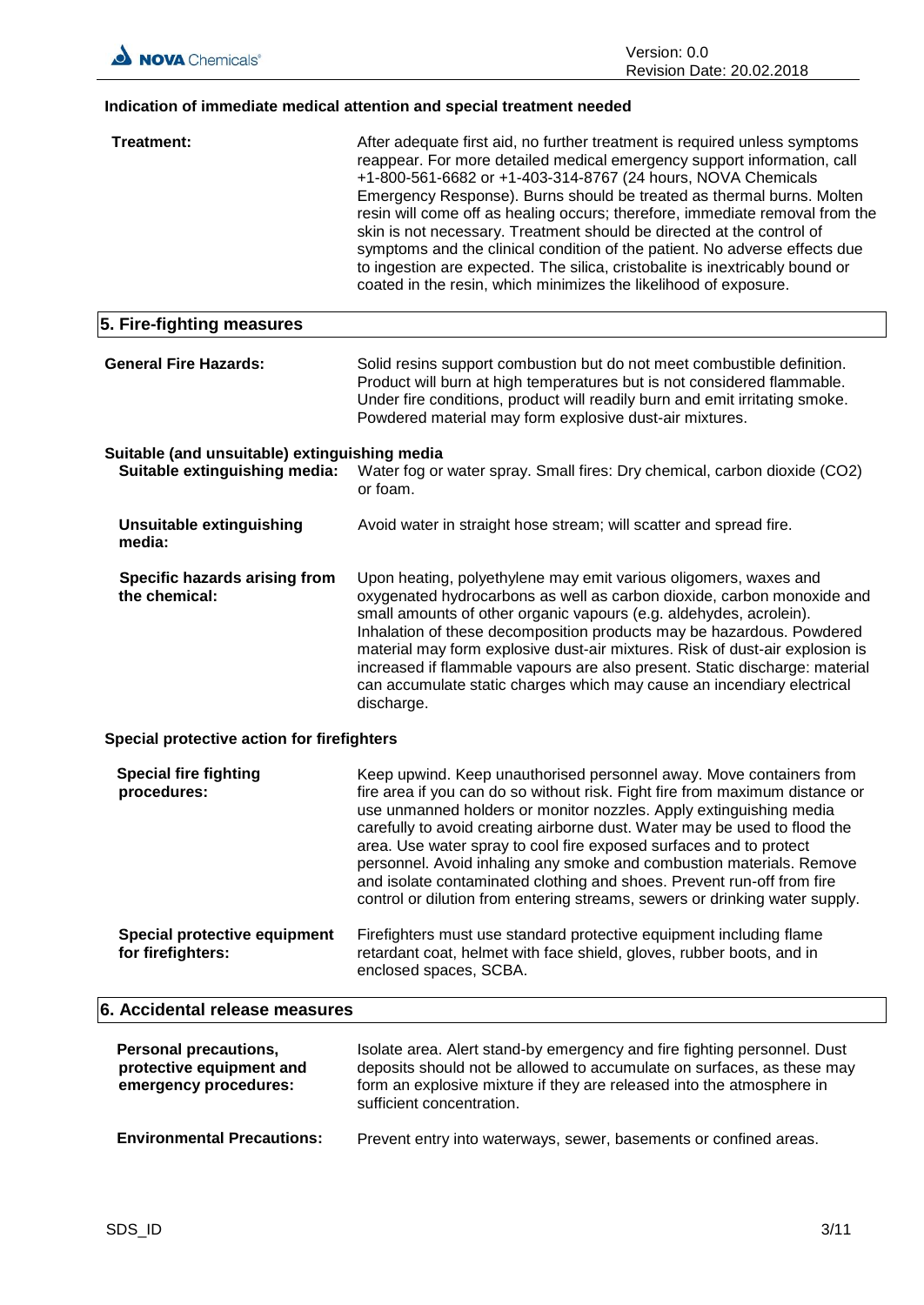

## **8. Exposure controls/personal protection**

## **Control Parameters**

## **Occupational Exposure Limits**

During dusty conditions ACGIH recommends for Particles (insoluble or poorly soluble) not otherwise specified a TWA of 10 mg/m3 (inhalable particles), 3 mg/m3 TWA (respirable particles). **Indonesia:** 10 mg/m3 (TWA) (Inhalable particles.); 3 mg/m3 (TWA) (Respirable particles.); For Particles. The silica, cristobalite is inextricably bound or coated in the resin, which minimizes the likelihood of exposure.

| <b>Chemical Identity</b>                       | Type       | <b>Exposure Limit Values</b> | Source                                                                                                                                                       |
|------------------------------------------------|------------|------------------------------|--------------------------------------------------------------------------------------------------------------------------------------------------------------|
| Silica, cristobalite                           | <b>NAB</b> | $0,05 \,\mathrm{mg/m}$       | Indonesia. OELs (Minister of Manpower<br>and Transmigration Regulation No.<br>Per.13/MEN/X/2011 concerning<br>Threshold Limit Values, Annex II) (11<br>2011) |
| Silica, cristobalite -<br>Respirable fraction. | TWA        | 0,025<br>mq/m3               | US. ACGIH Threshold Limit Values (03<br>2014)                                                                                                                |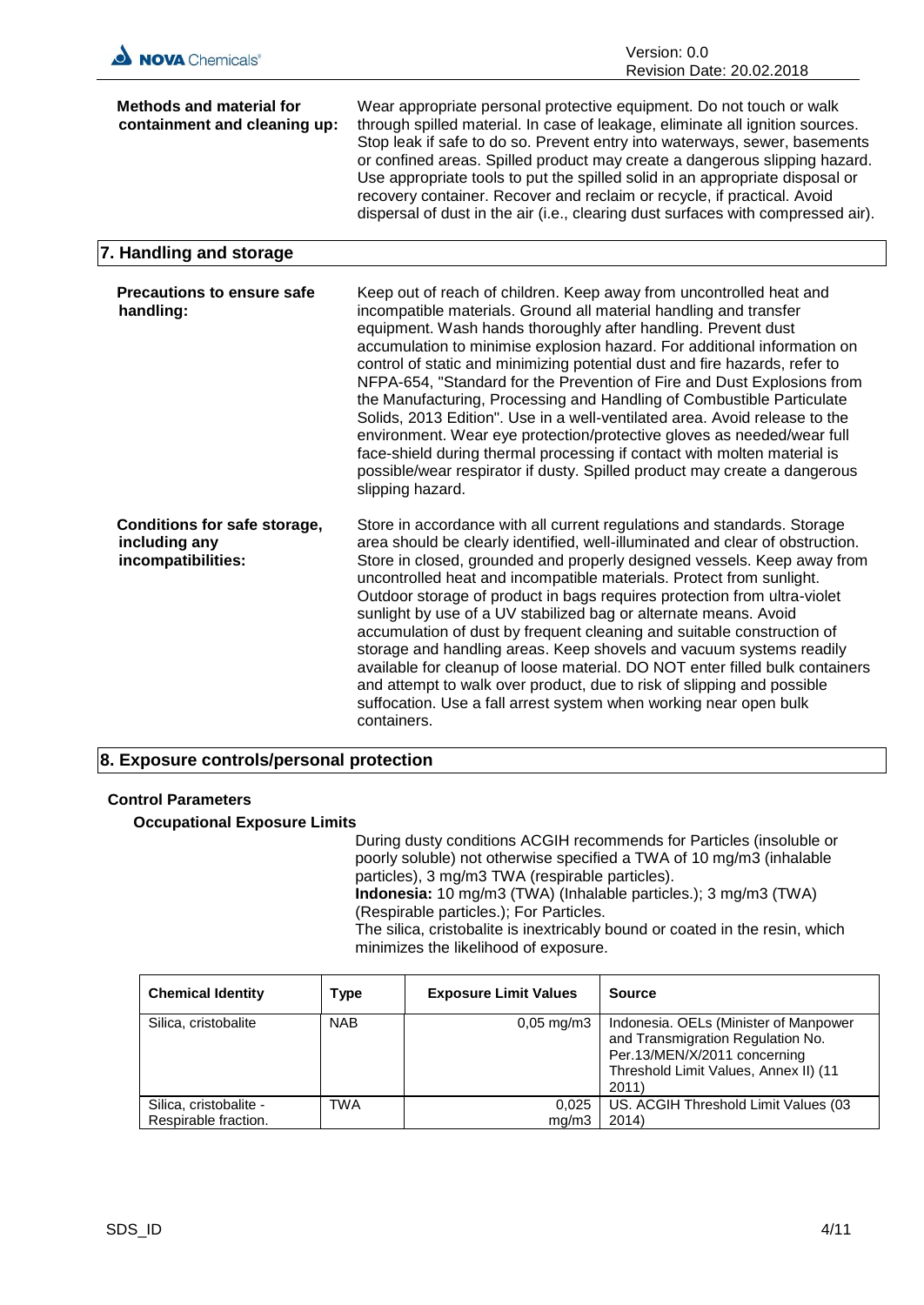| NOVA Chemicals® | Version: 0.0                     |
|-----------------|----------------------------------|
|                 | <b>Revision Date: 20.02.2018</b> |

| <b>Appropriate Engineering</b><br><b>Controls:</b> | Engineering methods to reduce hazardous exposure are preferred controls.<br>Methods include mechanical ventilation (dilution and local exhaust) process<br>or personal enclosure, remote and automated operation, control of process<br>conditions, leak detection and repair systems, and other process<br>modifications. Ensure all exhaust ventilation systems are discharged to<br>outdoors, away from air intakes and ignition sources. Supply sufficient<br>replacement air to make up for air removed by exhaust systems.<br>Administrative (procedure) controls and use of personal protective<br>equipment may also be required. It is recommended that all dust control<br>equipment such as local exhaust ventilation and material transport systems<br>involved in handling of this product contain explosion relief vents or an<br>explosion suppression system or an oxygen-deficient environment. Use<br>only appropriately classified electrical equipment and powered industrial<br>trucks. |
|----------------------------------------------------|--------------------------------------------------------------------------------------------------------------------------------------------------------------------------------------------------------------------------------------------------------------------------------------------------------------------------------------------------------------------------------------------------------------------------------------------------------------------------------------------------------------------------------------------------------------------------------------------------------------------------------------------------------------------------------------------------------------------------------------------------------------------------------------------------------------------------------------------------------------------------------------------------------------------------------------------------------------------------------------------------------------|
|                                                    | Individual protection measures, such as personal protective equipment                                                                                                                                                                                                                                                                                                                                                                                                                                                                                                                                                                                                                                                                                                                                                                                                                                                                                                                                        |
| <b>General information:</b>                        | Personal protective equipment (PPE) should not be considered a long-term<br>solution to exposure control. Employer programs to properly select, fit,<br>maintain and train employees to use equipment must accompany PPE.<br>Consult a competent industrial hygiene resource, the PPE manufacturer's<br>recommendation, and/or applicable regulations to determine hazard<br>potential and ensure adequate protection.                                                                                                                                                                                                                                                                                                                                                                                                                                                                                                                                                                                       |
| <b>Eye/face protection:</b>                        | Safety glasses. Wear a face shield when working with molten material.                                                                                                                                                                                                                                                                                                                                                                                                                                                                                                                                                                                                                                                                                                                                                                                                                                                                                                                                        |
| <b>Skin Protection</b>                             |                                                                                                                                                                                                                                                                                                                                                                                                                                                                                                                                                                                                                                                                                                                                                                                                                                                                                                                                                                                                              |
| <b>Hand Protection:</b>                            | Wear gloves to protect against thermal burns.                                                                                                                                                                                                                                                                                                                                                                                                                                                                                                                                                                                                                                                                                                                                                                                                                                                                                                                                                                |
| Other:                                             | Wear appropriate clothing to prevent any possibility of skin contact.<br>Wear work clothes with long sleeves and pants. Safety footwear<br>with good traction is recommended to help prevent slipping. Static<br>Dissipative (SD) rated footwear is also recommended.                                                                                                                                                                                                                                                                                                                                                                                                                                                                                                                                                                                                                                                                                                                                        |
| <b>Respiratory Protection:</b>                     | Appropriate approved air-purifying respirator or self-contained breathing<br>apparatus should be used. Air supplied breathing apparatus must be used<br>when oxygen concentrations are low or if airborne concentrations exceed<br>the limits of the air-purifying respirators.                                                                                                                                                                                                                                                                                                                                                                                                                                                                                                                                                                                                                                                                                                                              |
| <b>Hygiene measures:</b>                           | Use effective control measures and PPE to maintain worker exposure to<br>concentrations that are below these limits. Ensure that eyewash stations<br>and safety showers are in close proximity to work locations.                                                                                                                                                                                                                                                                                                                                                                                                                                                                                                                                                                                                                                                                                                                                                                                            |

## **9. Physical and chemical properties**

| Appearance                               |                                                                                             |
|------------------------------------------|---------------------------------------------------------------------------------------------|
| <b>Physical state:</b>                   | solid                                                                                       |
| Form:                                    | Pellets or Granular powder                                                                  |
| Colour:                                  | white / colourless / translucent                                                            |
| Odour:                                   | Minimal, Mild                                                                               |
| <b>Odour threshold:</b>                  | No data available.                                                                          |
| pH:                                      | not applicable                                                                              |
| <b>Melting point/freezing point:</b>     | 105 - 125 °C (221 - 257 °F) (Melting Point)<br>80 - 105 °C (176 - 221 °F) (Softening point) |
| Initial boiling point and boiling range: | not applicable                                                                              |
| <b>Flash Point:</b>                      | not applicable                                                                              |
| <b>Evapouration rate:</b>                | not applicable                                                                              |
| Flammability (solid, gas):               | May form combustible dust concentrations in air.                                            |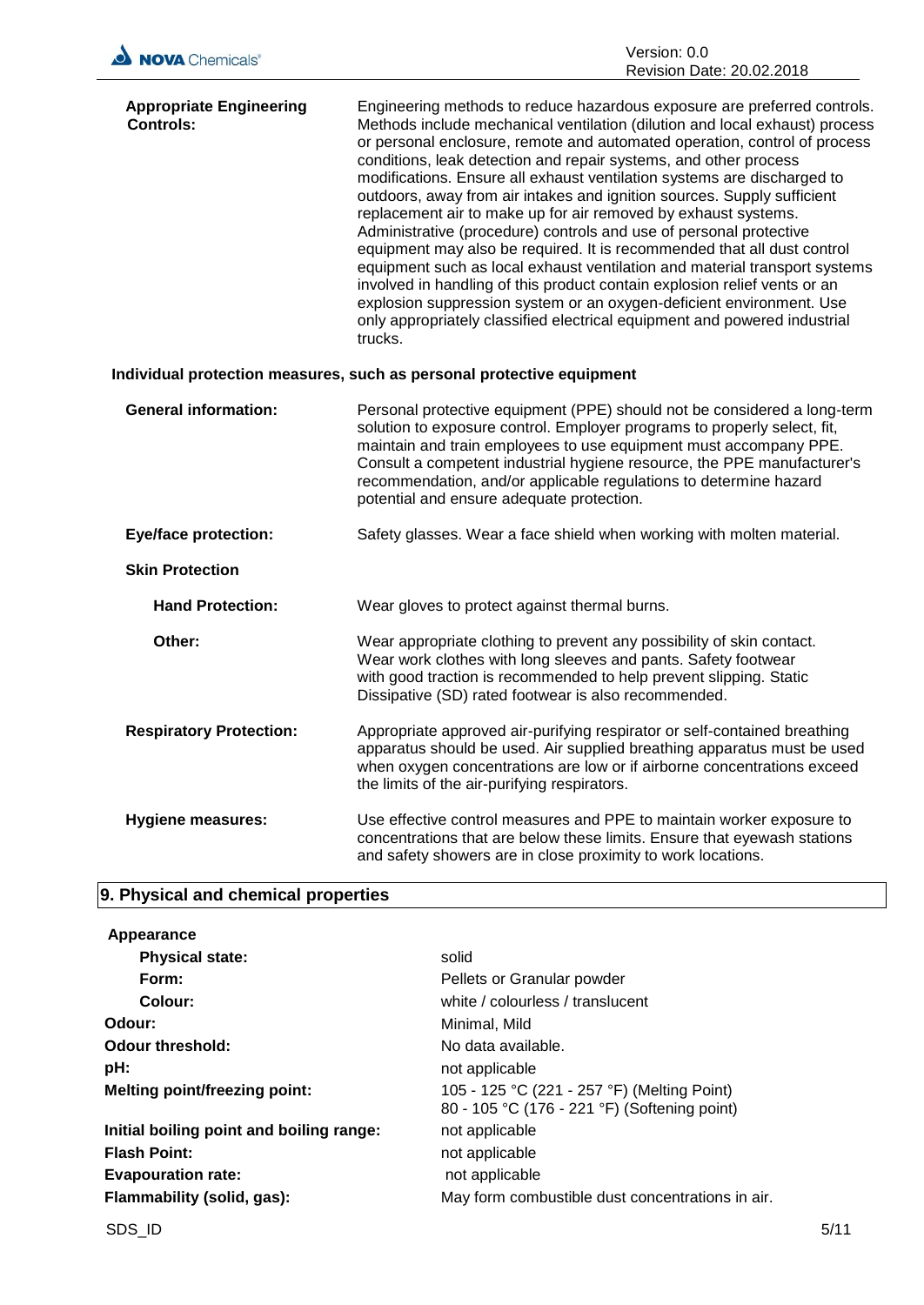**Upper/lower limit on flammability or explosive limits**

| Flammability limit - upper (%):          | not applicable              |
|------------------------------------------|-----------------------------|
| Flammability limit - lower (%):          | not applicable              |
| Vapour pressure:                         | not applicable              |
| Vapour density:                          | not applicable              |
| <b>Relative density:</b>                 | $0,910 - 0,940$             |
| Solubility(ies)                          |                             |
| Solubility in water:                     | Insoluble in water          |
| <b>Solubility (other):</b>               | No data available.          |
| Partition coefficient (n-octanol/water): | not applicable              |
| Auto-ignition temperature:               | 330 - 410 °C (626 - 770 °F) |
| <b>Decomposition temperature:</b>        | $>$ 300 °C ( $>$ 572 °F)    |
| <b>Viscosity:</b>                        | not applicable              |
|                                          |                             |

## **10. Stability and reactivity**

| <b>Reactivity:</b>                                   | Contact with incompatible materials. Sources of ignition. Exposure to heat.                                                                                                                                                                                                                                                  |
|------------------------------------------------------|------------------------------------------------------------------------------------------------------------------------------------------------------------------------------------------------------------------------------------------------------------------------------------------------------------------------------|
| <b>Chemical Stability:</b>                           | Material is stable under normal conditions.                                                                                                                                                                                                                                                                                  |
| <b>Possibility of Hazardous</b><br><b>Reactions:</b> | Hazardous polymerization not likely to occur.                                                                                                                                                                                                                                                                                |
| <b>Conditions to Avoid:</b>                          | Avoid exposing to heat and contact with strong oxidising substances. Avoid<br>processing material over 300 °C (572 °F).                                                                                                                                                                                                      |
| <b>Incompatible Materials:</b>                       | Strong oxidising agents. Organic solvents, ether, gasoline, lubricating oils,<br>chlorinated hydrocarbons and aromatic hydrocarbons may react with and<br>degrade polyethylene. Powdered material may form explosive dust-air<br>mixtures. Risk of dust-air explosion is increased if flammable vapours are<br>also present. |
| <b>Hazardous Decomposition</b><br><b>Products:</b>   | Upon decomposition, polyethylene may emit various oligomers, waxes and<br>oxygenated hydrocarbons as well as carbon dioxide, carbon monoxide and<br>small amounts of other organic vapours (e.g. aldehydes, acrolein).<br>Inhalation of these decomposition products may be hazardous.                                       |

| 11. Toxicological information            |                                                                                                                                                                                                                                                          |  |
|------------------------------------------|----------------------------------------------------------------------------------------------------------------------------------------------------------------------------------------------------------------------------------------------------------|--|
| Information on likely routes of exposure |                                                                                                                                                                                                                                                          |  |
| Ingestion:                               | Ingestion of this product is not a likely route of exposure.                                                                                                                                                                                             |  |
| Inhalation:                              | During processing, thermal fumes and inhalation of fine particles may<br>cause respiratory irritation. The silica, cristobalite is inextricably bound or<br>coated in the resin, which minimizes the likelihood of exposure.                             |  |
| <b>Skin Contact:</b>                     | During processing, contact with powder or fines may cause mechanical<br>irritation. Molten material will produce thermal burns. The silica, cristobalite<br>is inextricably bound or coated in the resin, which minimizes the likelihood<br>of exposure. |  |
| Eye contact:                             | During processing, contact with powder or fines may cause mechanical<br>irritation. Molten material will produce thermal burns. The silica, cristobalite<br>is inextricably bound or coated in the resin, which minimizes the likelihood<br>of exposure. |  |
| Ingestion:                               | Symptoms related to the physical, chemical and toxicological characteristics<br>No adverse effects due to ingestion are expected.                                                                                                                        |  |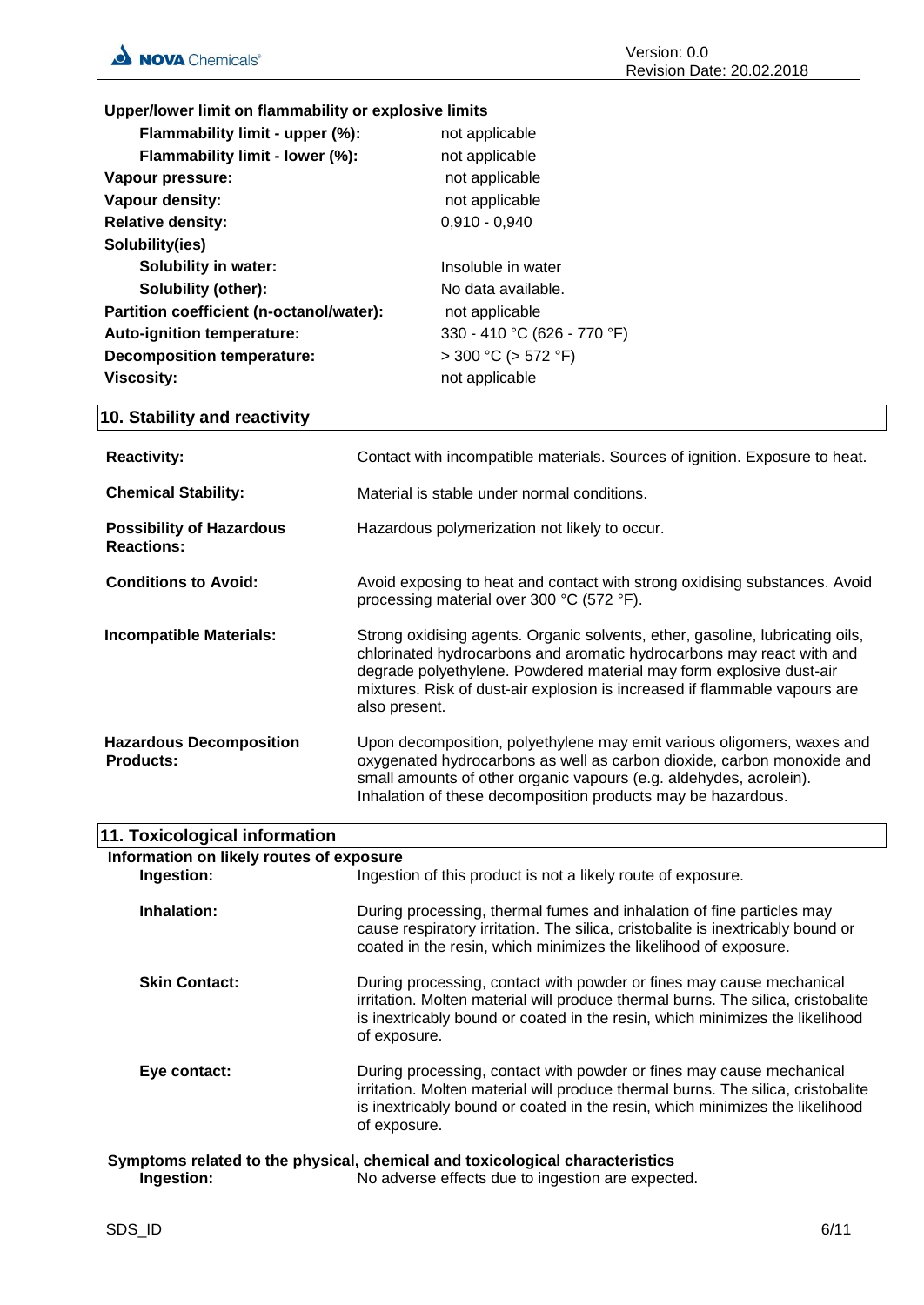| <b>NOVA</b> Chemicals®                                      | Version: 0.0<br>Revision Date: 20.02.2018                                                                                                                       |
|-------------------------------------------------------------|-----------------------------------------------------------------------------------------------------------------------------------------------------------------|
| Inhalation:                                                 | Respiratory irritation.                                                                                                                                         |
| <b>Skin Contact:</b>                                        | Mechanical irritation. Thermal burns. Negligible irritation of the skin based<br>on chemical structure (polymer).                                               |
| Eye contact:                                                | Mechanical irritation. Thermal burns. May cause mild, short-lasting<br>discomfort to eyes.                                                                      |
| Information on toxicological effects                        |                                                                                                                                                                 |
| Acute toxicity (list all possible routes of exposure)       |                                                                                                                                                                 |
| Oral<br><b>Product:</b>                                     | $LD50: > 5.000$ mg/kg                                                                                                                                           |
| <b>Dermal</b><br><b>Product:</b>                            | Not classified for acute toxicity based on available data.                                                                                                      |
| <b>Inhalation</b><br><b>Product:</b>                        | Not classified for acute toxicity based on available data.                                                                                                      |
| <b>Repeated dose toxicity</b><br>Product:                   | No data available.                                                                                                                                              |
| <b>Skin Corrosion/Irritation</b><br><b>Product:</b>         | No data available.                                                                                                                                              |
| Specified substance(s):<br>Silica, cristobalite             | Irritating. May cause abrasion to skin. The silica, cristobalite is inextricably<br>bound or coated in the resin, which minimizes the likelihood of exposure.   |
| <b>Serious Eye Damage/Eye Irritation</b><br><b>Product:</b> | No data available.                                                                                                                                              |
| Specified substance(s):<br>Silica, cristobalite             | Irritating. May cause abrasion to cornea. The silica, cristobalite is inextricably<br>bound or coated in the resin, which minimizes the likelihood of exposure. |
| <b>Respiratory or Skin Sensitisation</b><br>Product:        | No data available.                                                                                                                                              |
| Carcinogenicity<br><b>Product:</b>                          | Not classified                                                                                                                                                  |
| Silica, cristobalite                                        | IARC Monographs on the Evaluation of Carcinogenic Risks to Humans:<br>Overall evaluation: 1. Carcinogenic to humans.                                            |
| <b>ACGIH Carcinogens:</b><br>Silica, cristobalite           | Group A2: Suspected human carcinogen.                                                                                                                           |
| <b>Germ Cell Mutagenicity</b>                               |                                                                                                                                                                 |
| In vitro<br><b>Product:</b>                                 | There are no known or reported genetic effects.                                                                                                                 |
| In vivo<br><b>Product:</b>                                  | There are no known or reported genetic effects.                                                                                                                 |
| <b>Reproductive toxicity</b><br><b>Product:</b>             | There are no known or reported reproductive effects.                                                                                                            |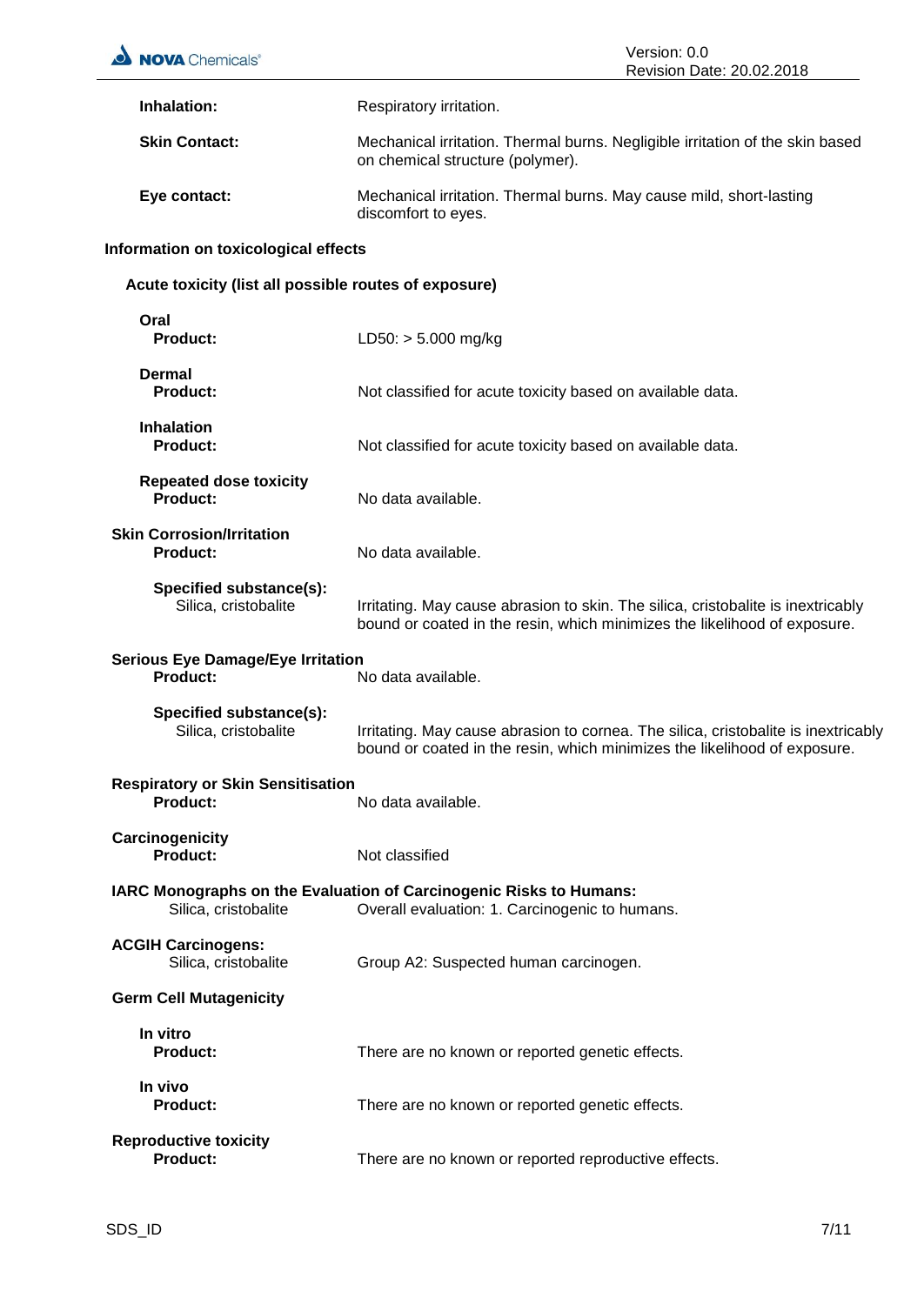| <b>Specific Target Organ Toxicity - Single Exposure</b><br><b>Product:</b>   | No data available.                                                                                                                                                                                                                                                                                                                                                               |  |
|------------------------------------------------------------------------------|----------------------------------------------------------------------------------------------------------------------------------------------------------------------------------------------------------------------------------------------------------------------------------------------------------------------------------------------------------------------------------|--|
| <b>Specific Target Organ Toxicity - Repeated Exposure</b><br><b>Product:</b> | No data available.                                                                                                                                                                                                                                                                                                                                                               |  |
| Specified substance(s):<br>Silica, cristobalite                              | Lungs, Respiratory system - The silica, cristobalite is inextricably bound or<br>coated in the resin, which minimizes the likelihood of exposure.                                                                                                                                                                                                                                |  |
| <b>Aspiration Hazard</b><br><b>Product:</b>                                  | Not classified.                                                                                                                                                                                                                                                                                                                                                                  |  |
| Other effects:                                                               | No data available.                                                                                                                                                                                                                                                                                                                                                               |  |
| 12. Ecological information                                                   |                                                                                                                                                                                                                                                                                                                                                                                  |  |
| <b>General information:</b>                                                  | NOVAPOL® resins are expected to be inert in the environment. They float<br>on water and are not biodegradable. They are not expected to<br>bioconcentrate (accumulate in the food chain) due to their high molecular<br>weight. NOVAPOL® pellets are not expected to be toxic if ingested but may<br>represent a choking hazard if ingested by waterfowl or aquatic life.        |  |
| <b>Ecotoxicity</b>                                                           |                                                                                                                                                                                                                                                                                                                                                                                  |  |
| Acute hazards to the aquatic environment                                     |                                                                                                                                                                                                                                                                                                                                                                                  |  |
| <b>Fish</b><br><b>Product:</b>                                               | LC 50 (96 h): $> 100$ mg/l                                                                                                                                                                                                                                                                                                                                                       |  |
| <b>Aquatic Invertebrates</b><br><b>Product:</b>                              | EC 50 (Daphnia magna, 48 h): > 100 mg/l                                                                                                                                                                                                                                                                                                                                          |  |
| <b>Toxicity to aquatic plants</b><br><b>Product:</b>                         | EC 50 (72 h): $> 100$ mg/l                                                                                                                                                                                                                                                                                                                                                       |  |
| Chronic hazards to the aquatic environment                                   |                                                                                                                                                                                                                                                                                                                                                                                  |  |
| <b>Fish</b><br><b>Product:</b>                                               | NOEC: > 100 mg/l                                                                                                                                                                                                                                                                                                                                                                 |  |
| <b>Aquatic Invertebrates</b><br>Product:                                     | $NOEC :$ > 100 mg/l                                                                                                                                                                                                                                                                                                                                                              |  |
| <b>Toxicity to aquatic plants</b><br><b>Product:</b>                         | $NOEC :$ > 100 mg/l                                                                                                                                                                                                                                                                                                                                                              |  |
| <b>Persistence and Degradability</b>                                         |                                                                                                                                                                                                                                                                                                                                                                                  |  |
| <b>Biodegradation</b><br><b>Product:</b>                                     | Not readily degradable. Under optimal oxidation conditions, >99% of<br>polyethylene will remain intact after exposure to microbial actions. Product<br>will slowly change (embrittle) in the presence of sunlight, but will not fully<br>breakdown. Product buried in landfill has been found to be stable over time.<br>No toxic degradation products are known to be produced. |  |
| <b>BOD/COD Ratio</b><br><b>Product:</b>                                      | No data available.                                                                                                                                                                                                                                                                                                                                                               |  |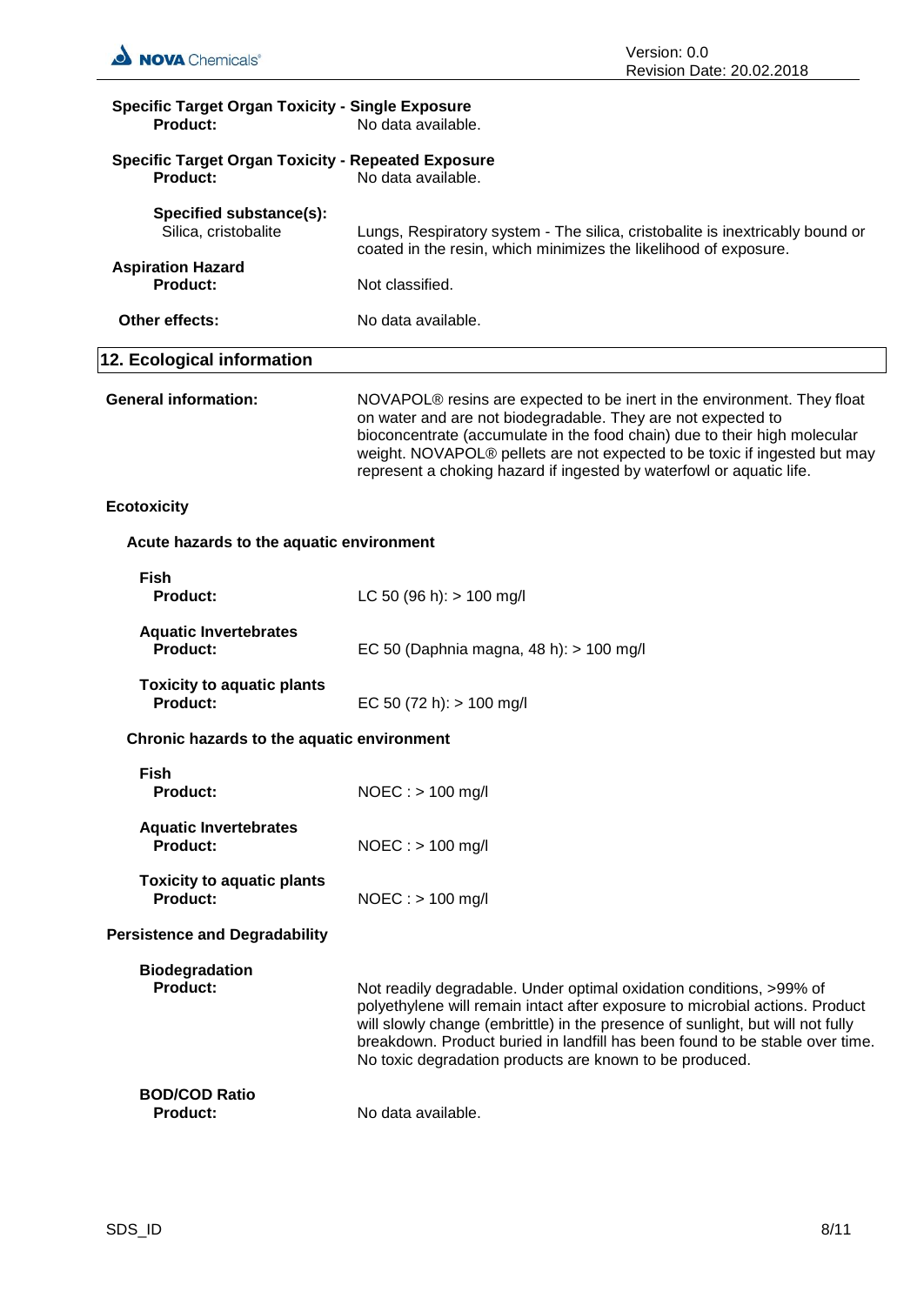

### **Bioaccumulative Potential**

| <b>Bioconcentration Factor (BCF)</b><br>Product:              | Pellets may accumulate in the digestive systems of birds and aquatic life,<br>causing injury and possible death due to starvation.                                                                                                                                                                                                                                                                                                                                                                                                                                     |  |
|---------------------------------------------------------------|------------------------------------------------------------------------------------------------------------------------------------------------------------------------------------------------------------------------------------------------------------------------------------------------------------------------------------------------------------------------------------------------------------------------------------------------------------------------------------------------------------------------------------------------------------------------|--|
| Partition Coefficient n-octanol / water (log Kow)<br>Product: | Log Kow: not applicable                                                                                                                                                                                                                                                                                                                                                                                                                                                                                                                                                |  |
| <b>Mobility</b><br><b>Mobility in Soil:</b>                   | Biologically persistent. This product has not been found to migrate through<br>soils.                                                                                                                                                                                                                                                                                                                                                                                                                                                                                  |  |
| <b>Other Adverse Effects:</b>                                 | Pellets are persistent in aquatic and terrestrial systems.                                                                                                                                                                                                                                                                                                                                                                                                                                                                                                             |  |
| 13. Disposal considerations                                   |                                                                                                                                                                                                                                                                                                                                                                                                                                                                                                                                                                        |  |
| Disposal methods                                              |                                                                                                                                                                                                                                                                                                                                                                                                                                                                                                                                                                        |  |
| <b>Disposal instructions:</b>                                 | Dispose of contents/container to an appropriate treatment and disposal<br>facility in accordance with applicable laws and regulations, and product<br>characteristics at time of disposal. Preferred disposal methods for<br>polyethylene in order of preference are: 1) clean and reuse if possible, 2)<br>recover and resell through plastic recyclers or resin brokers, 3) incinerate<br>with waste heat recovery and 4) landfill. DO NOT ATTEMPT TO DISPOSE<br>OF BY UNCONTROLLED INCINERATION. Open burning of plastics at<br>landfills should not be undertaken. |  |
| <b>Contaminated Packaging:</b>                                | Check regional, national and local environmental regulations prior to<br>disposal.                                                                                                                                                                                                                                                                                                                                                                                                                                                                                     |  |

## **14. Transport information**

#### **IMDG**

Not regulated.

#### **IATA**

Not regulated.

## **15. Regulatory information**

## **Federal regulations**

**Indonesia. Dangerous Substances that Must be Registered (Regulation of the Minister of Health of the Republic of Indonesia)**

Not regulated

**Indonesia. Prohibited Substances (Government Regulation No. 74 of 2001 regarding Management of Hazardous and Poisonous Substances, Attachment II, Table 1)** Not regulated

**Indonesia. Restricted Substances (Government Regulation No. 74 of 2001 regarding Management of Hazardous and Poisonous Substances, Attachment II, Table 2)** Not regulated

**Indonesia. Precursor Chemicals (Ministry of Industry and Trade Decree No. 647/MPP/Kep/10/2004 concerning Regulation on Import of Precursors, Attachment 1)** Not regulated

**Indonesia. CWC (Law of RI No. 9 of 2008 re: Prohibition on the Use of Chemicals as Chemical Weapon)**

Not regulated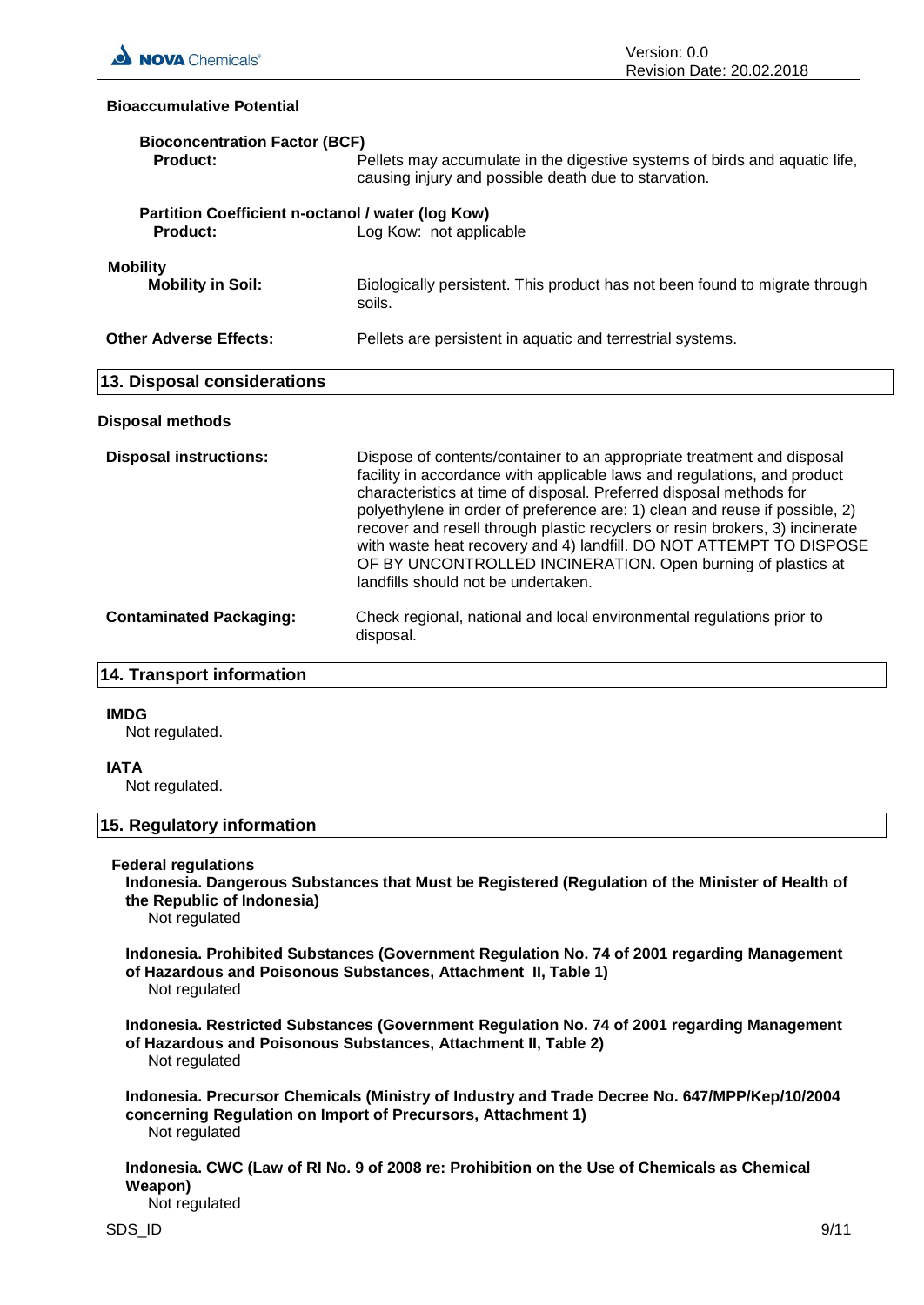

## **Indonesia. Ozone Depleting Substances (ODS) (Regulation of the Minister of Trade No. 03/M-DAG/PER/1/2012, Annexes I & II**

Not regulated

**Inventory status**<br>Canada DSL Inventory List:

On or in compliance with the inventory

US TSCA Inventory: **On or in compliance with the inventory** On or in compliance with the inventory

## **16.Other information, including date of preparation or last revision**

| <b>Issue Date:</b>            | 20.02.2018                                                                                                                                                                                                                                                                                                                                                                                                                                                                                                                                                                                                                                                                   |
|-------------------------------|------------------------------------------------------------------------------------------------------------------------------------------------------------------------------------------------------------------------------------------------------------------------------------------------------------------------------------------------------------------------------------------------------------------------------------------------------------------------------------------------------------------------------------------------------------------------------------------------------------------------------------------------------------------------------|
| <b>Revision Information:</b>  | 20.02.2018: New SDS                                                                                                                                                                                                                                                                                                                                                                                                                                                                                                                                                                                                                                                          |
| Version #:                    | 0.0                                                                                                                                                                                                                                                                                                                                                                                                                                                                                                                                                                                                                                                                          |
| <b>Source of information:</b> | Available on request.                                                                                                                                                                                                                                                                                                                                                                                                                                                                                                                                                                                                                                                        |
| <b>Other information:</b>     | Exposure to the Hazardous Combustion and Decomposition Products as<br>described in the SDS, Sections 5 and 10, may be linked with various acute<br>and chronic health effects. These effects include irritation of eyes and upper<br>respiratory tract primarily from the aldehydes, breathing difficulties, systemic<br>toxicity such as liver, kidney, and central nervous system effects.                                                                                                                                                                                                                                                                                 |
|                               | NOVA Chemicals has monitored worker exposures to emissions during<br>commercial-scale processing of polyethylene. Concentrations of hazardous<br>decomposition products were determined to be well below established<br>exposure limits in the workplace. "Quantitation of Employee Exposure to<br>Emission Products Generated By Commercial-Scale Processing of<br>Polyethylene" is available in the Am. Ind. Hyg. Assoc. J. 56:809-814 (1995)<br>and "Quantification of Emission Compounds Generated During Commercial-<br>Scale Processing of Advanced SCLAIRTECH™ Polyethylene" is available in<br>the Journal of Plastic Film & Sheeting Volume 26 Issue 2, April 2010. |
|                               | For information on ventilation considerations for the control of volatile air<br>contaminants from polyethylene, please request a copy of NOVA Chemicals'<br>publication, "Ventilation Guidelines for Heat-Processing Polyethylene Resins".                                                                                                                                                                                                                                                                                                                                                                                                                                  |
|                               | For additional information on unloading hopper cars containing plastic resins,<br>refer to NOVA Chemicals' publication, "Hopper Car Unloading Guide".                                                                                                                                                                                                                                                                                                                                                                                                                                                                                                                        |
|                               | For information on processing properties, selection of NOVAPOL resin<br>grades, refer to the NOVAPOL Product Data Sheets available on our web<br>site, under Products & Applications: http://www.novachemicals.com.                                                                                                                                                                                                                                                                                                                                                                                                                                                          |
|                               | For additional information on preventing pellet loss, refer to published plastic<br>industry publications and resources under 'Operation Clean Sweep'; now<br>downloadable from the web at http://www.opcleansweep.org/.                                                                                                                                                                                                                                                                                                                                                                                                                                                     |
|                               | Polyethylene fines and dust particles are listed as a Class I combustible dust<br>by the National Fire Protection Association (see NFPA-68, Table F.1 (e)). For<br>additional information on control of static and minimizing potential dust and<br>fire hazards, refer to NFPA-654, "Standard for the Prevention of Fire and Dust<br>Explosions from the Manufacturing, Processing and Handling of Combustible<br>Particulate Solids, 2013 Edition".                                                                                                                                                                                                                        |